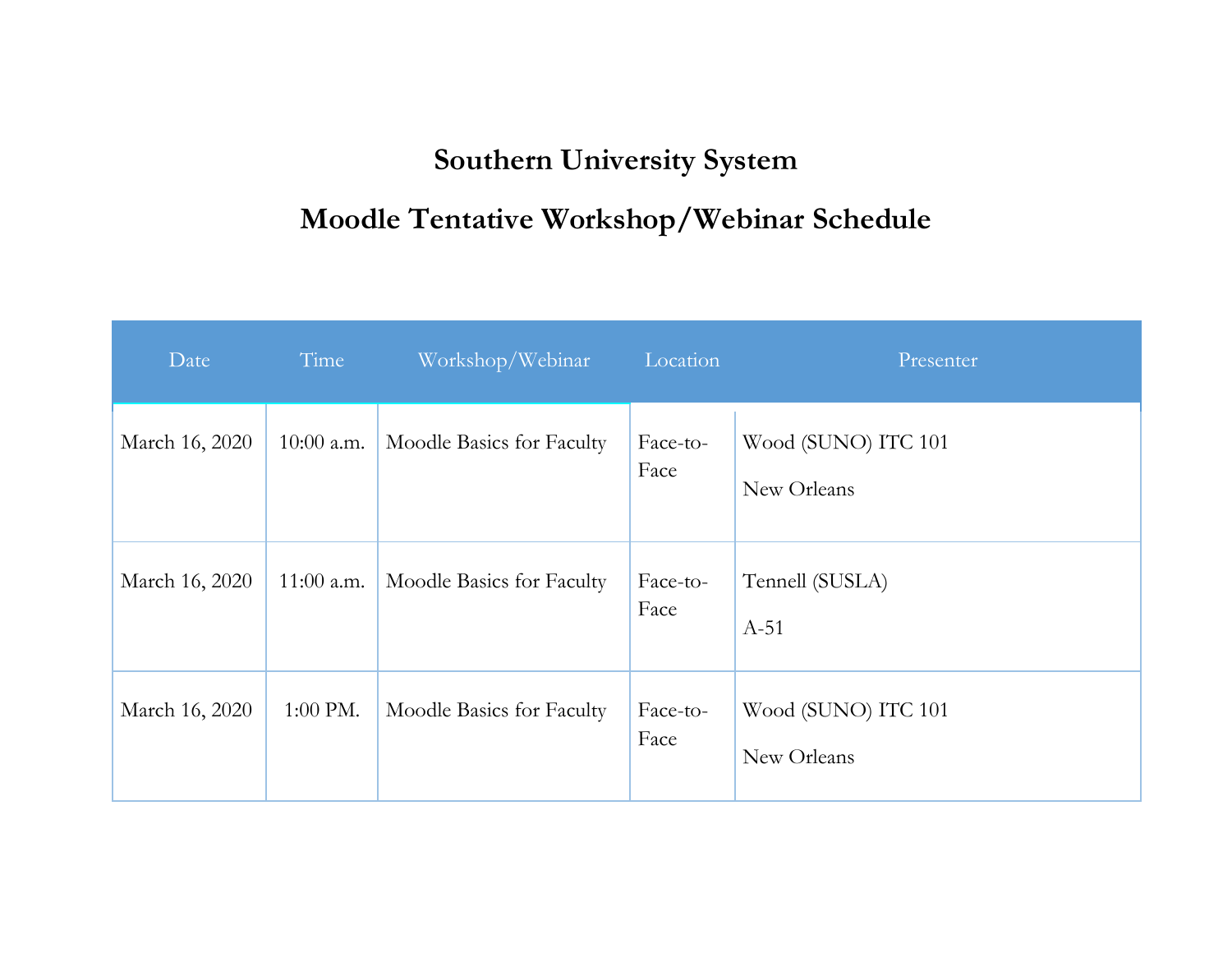| March 16, 2020 | $3:00$ a.m.  | Moodle Basics for Faculty                 | Face-to-<br>Face | Tennell (SUSLA)<br>$A-51$          |
|----------------|--------------|-------------------------------------------|------------------|------------------------------------|
| March 17, 2020 | $10:00$ a m. | Gradebook Setup and<br>Create a Quiz/Exam | Face-to-<br>Face | Wood (SUNO) ITC 101<br>New Orleans |
| March 17, 2020 | $11:00$ a.m. | Gradebook Setup and<br>Create a Quiz/Exam | Face-to-<br>Face | Tennell SUSLA<br>$A-51$            |
| March 17, 2020 | $1:00$ p.m.  | Gradebook Setup and<br>Create a Quiz/Exam | Face-to-<br>Face | Wood (SUNO) ITC 101<br>New Orleans |
| March 17, 2020 | 3: p.m.      | Gradebook Setup and<br>Create a Quiz/Exam | Face-to-<br>Face | Tennell SUSLA<br>$A-51$            |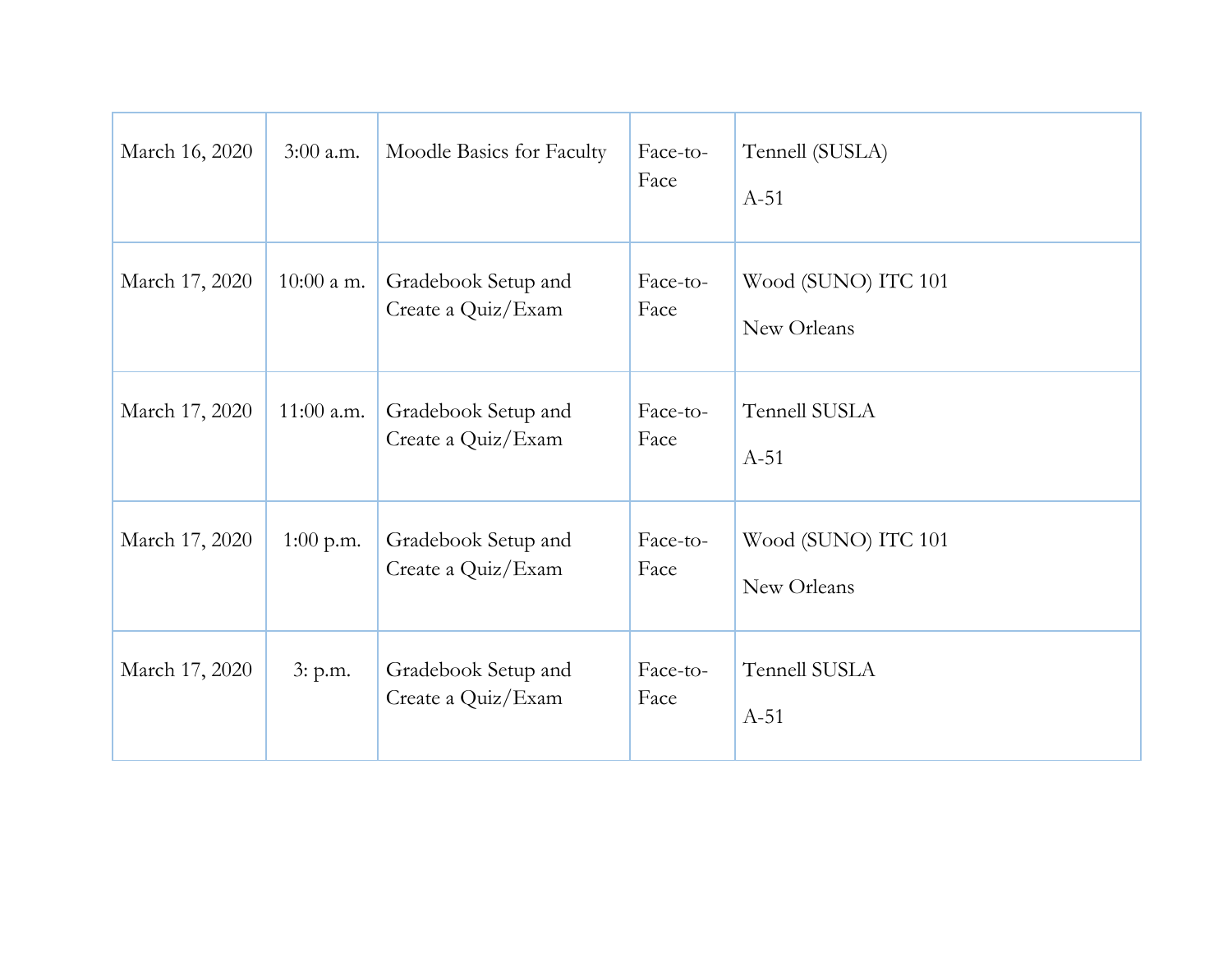| March 18, 2020 | $11:00$ a.m. | Using Microsoft Teams for<br>Synchronous Instruction | Virtual | <b>Tennell SUSLA</b><br>$A-51$                                                                                                                                                                                                                                                               |
|----------------|--------------|------------------------------------------------------|---------|----------------------------------------------------------------------------------------------------------------------------------------------------------------------------------------------------------------------------------------------------------------------------------------------|
| March 18, 2020 | $11:00$ a.m. | Using Microsoft Teams for<br>Synchronous Instruction | Virtual | Brown<br>Topic: Using Microsoft Teams<br>Time: Mar 18, 2020 11:00 AM Central Time<br>(US and Canada)<br>Join Zoom Meeting<br>https://sus.zoom.us/j/402049540<br>Meeting ID: 402 049 540<br>One tap mobile<br>+13126266799,,402049540# US (Chicago)<br>+16468769923,,402049540# US (New York) |
| March 18, 2020 | $1:00$ p.m.  | Using Microsoft Teams for<br>Synchronous Instruction | Virtual | Brown<br>Topic: Use Microsoft Teams<br>Time: Mar 18, 2020 01:00 PM Central Time<br>(US and Canada)<br>Join Zoom Meeting<br>$\frac{\text{https://sus.zoom.us/j/210181541}}{$<br>Meeting ID: 210 181 541<br>One tap mobile                                                                     |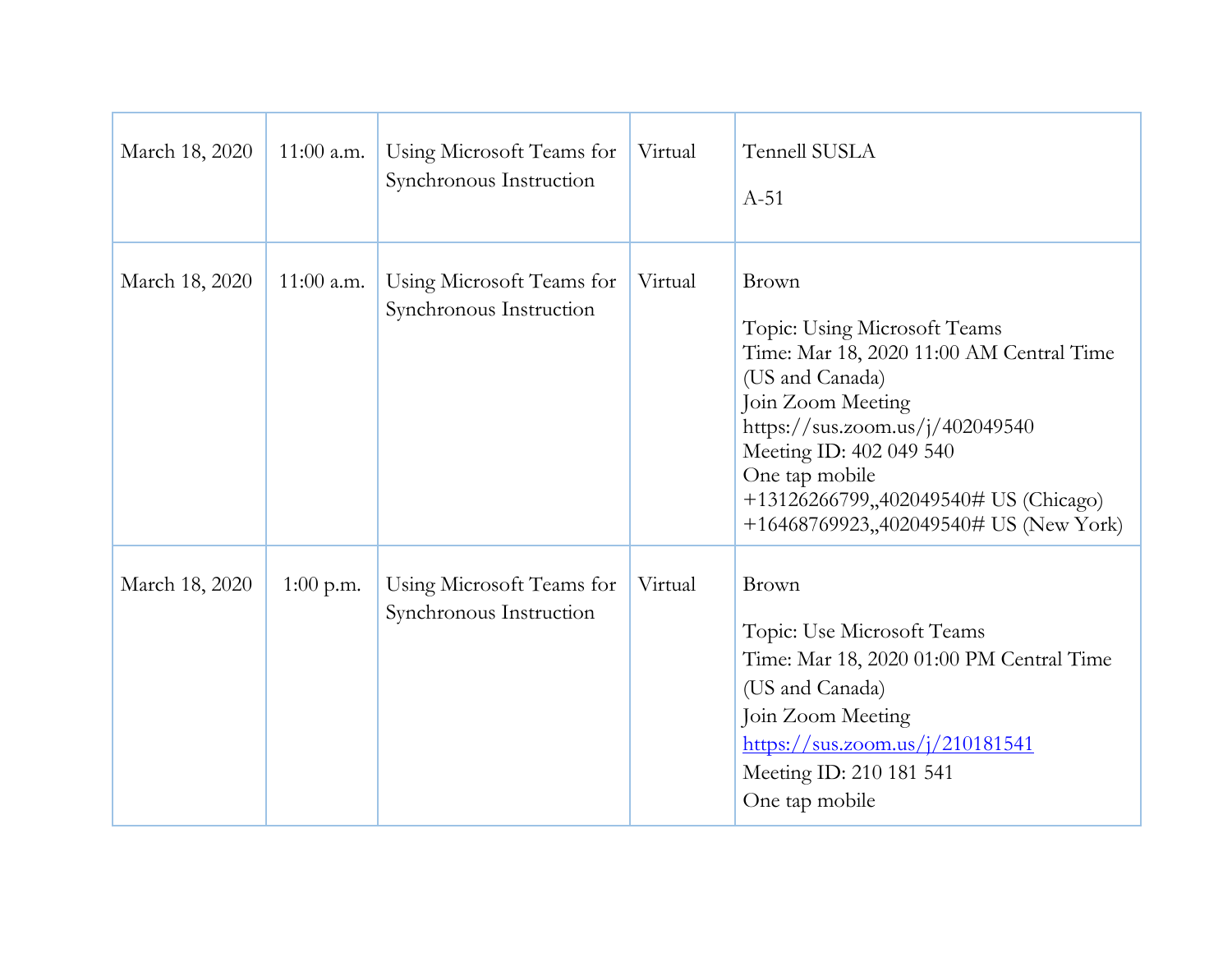|                |                           |                                                      |                           | +16468769923,,210181541# US (New York)<br>+13126266799,,210181541# US (Chicago)                                                                                                                                                                                                                      |
|----------------|---------------------------|------------------------------------------------------|---------------------------|------------------------------------------------------------------------------------------------------------------------------------------------------------------------------------------------------------------------------------------------------------------------------------------------------|
| March 18, 2020 | $2:00$ a.m.               | Using Microsoft Teams for<br>Synchronous Instruction | Virtual                   | Tennell SUSLA<br>$A-51$                                                                                                                                                                                                                                                                              |
| March 19, 2020 | $9:00$ am -<br>$11:00$ am | Moodle Drop-In                                       | Virtual<br>Office<br>Hour | Brown<br>Topic: Moode Virtual Drop In Session<br>Time: Mar 19, 2020 09:00 AM Central Time<br>(US and Canada)<br>Join Zoom Meeting<br>https://sus.zoom.us/j/249335928<br>Meeting ID: 249 335 928<br>One tap mobile<br>+13126266799,,249335928# US (Chicago)<br>+16468769923,,249335928# US (New York) |